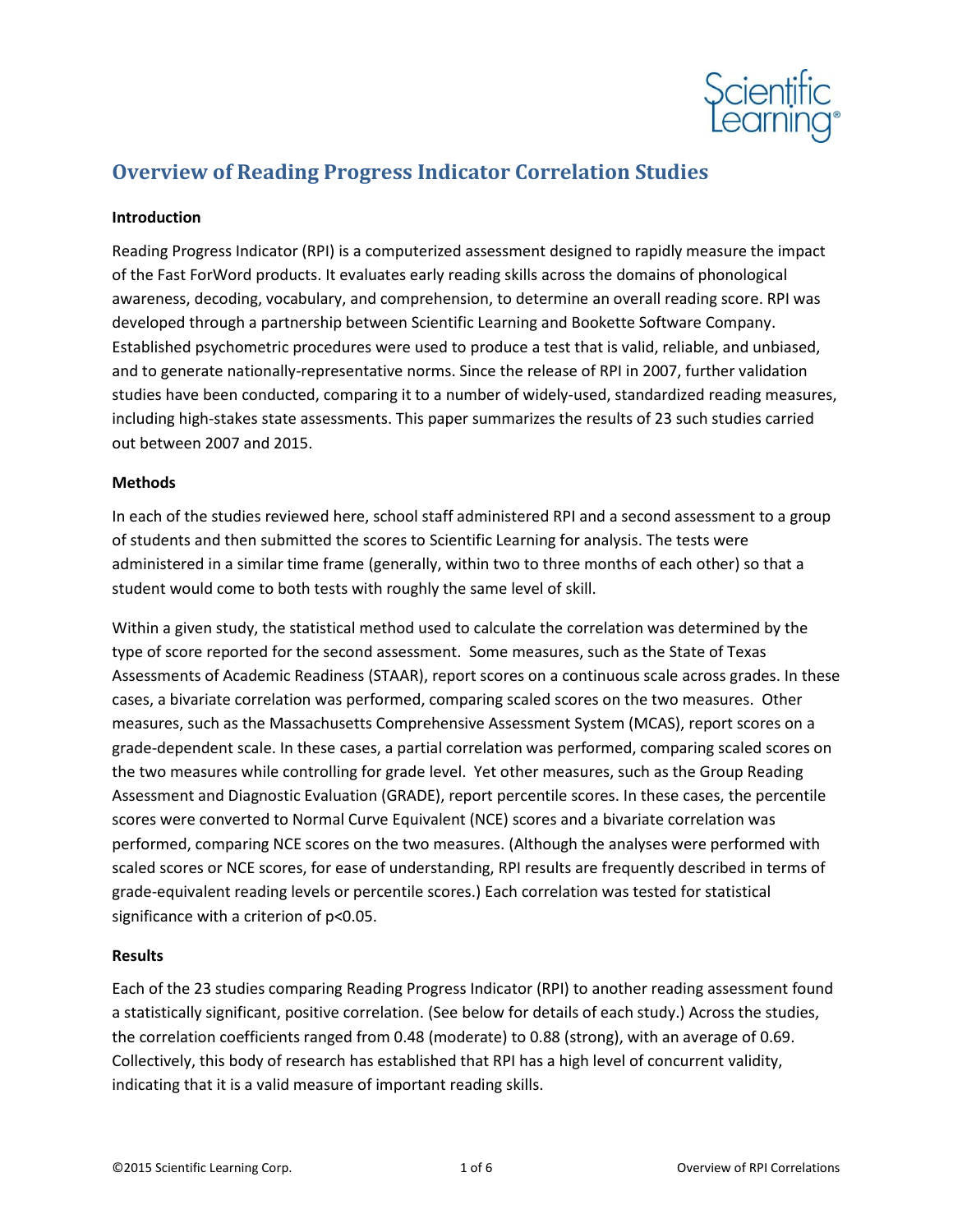#### State Assessments

RPI correlation studies have been conducted with the following state assessments:

- Arizona's Instrument to Measure Standards (AIMS)
- Florida Comprehensive Assessment Test 2.0 (FCAT 2.0)
- Indiana Reading Evaluation and Determination-3 (IREAD-3)
- Indiana Statewide Testing for Educational Progress Plus (ISTEP+)
- Iowa Tests of Basic Skills (ITBS)
- Massachusetts Comprehensive Assessment System (MCAS)
- New York State Testing Program (NYSTP)
- Nevada Criterion Referenced Test (CRT)
- End-of-Grade (EOG; North Carolina)
- Ohio Achievement Assessments (OAA)
- Pennsylvania System of School Assessment (PSSA)
- South Dakota State Test of Educational Progress (DSTEP)
- State of Texas Assessments of Academic Readiness (STAAR)

Across these 13 studies, correlation coefficients ranged from 0.48 (Ohio's OAA) to 0.81 (Arizona's AIMS), with an average of 0.69. Results from each of the studies can be seen in Table 1, and scatterplots from four representative studies are shown in Figure 1.

| Assessment       | <b>State</b>        | <b>Students</b> | <b>Correlation Coefficient</b> | <b>Significant</b> |
|------------------|---------------------|-----------------|--------------------------------|--------------------|
| <b>AIMS</b>      | Arizona             | 3659            | 0.81                           | yes                |
| <b>FCAT 2.0</b>  | Florida             | 961             | 0.79                           | yes                |
| IREAD-3          | Indiana (Grade 3)   | 206             | 0.66                           | yes                |
| ISTEP+           | Indiana (Grades 4+) | 147             | 0.69                           | yes                |
| <b>ITBS</b>      | Iowa                | 60              | 0.80                           | yes                |
| MCAS*            | Massachusetts       | $500+$          | 0.61                           | yes                |
| NYSTP*           | New York            | 104             | 0.76                           | ves                |
| CRT <sup>*</sup> | Nevada              | 1767            | 0.68                           | yes                |
| EOG              | North Carolina      | 1038            | 0.65                           | ves                |
| <b>OAA</b>       | Ohio                | 610             | 0.48                           | yes                |
| <b>PSSA</b>      | Pennsylvania        | 183             | 0.68                           | yes                |
| <b>DSTEP</b>     | South Dakota        | 72              | 0.64                           | yes                |
| STAAR*           | Texas               | 1468            | 0.70                           | yes                |
| Average          |                     |                 | 0.69                           |                    |

*Table 1. Across 13 studies with more than 10,000 participating students, RPI demonstrated statistically significant correlations to state reading assessments. The average correlation coefficient was 0.69 and all correlations were moderate to strong. \*Shown in Figure 1.*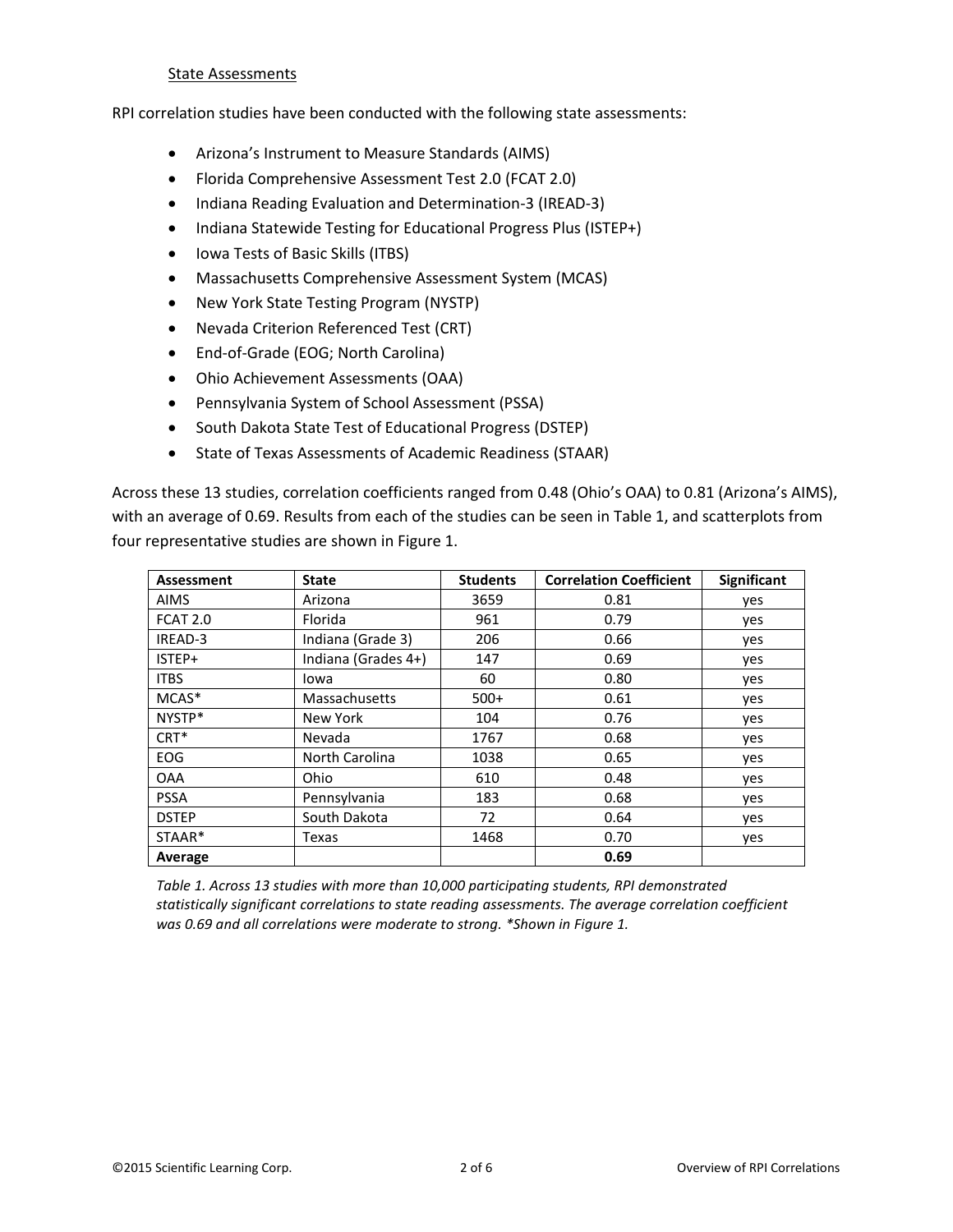

*Figure 1. Scatterplots from studies finding that RPI has moderate to strong positive correlations with: the Nevada Criterion Referenced Test (CRT), the Massachusetts Comprehensive Assessment System (MCAS), the New York State Testing Program (NYSTP, and the State of Texas Assessments of Academic Readiness (STARR).*

#### Other Standardized Reading Assessments

RPI correlation studies have also been conducted with the following widely-used assessments:

- AIMSweb Curriculum Based Measure: Reading (CBM-R)
- AIMSweb MAZE (MAZE)
- Dynamic Indicators of Basic Early Literacy Skills Oral Reading Fluency (DIBELS-ORF)
- Developmental Reading Assessment (DRA)
- Gates-MacGinitie Reading Tests (GMRT)
- Group Reading Assessment and Diagnostic Evaluation (GRADE)
- NWEA: Measures of Academic Progress (MAP)
- Scholastic Reading Inventory (SRI)
- Renaissance Learning's STAR (STAR)
- Woodcock-Johnson, Third Edition (WJ-III)

Across these studies, correlation coefficients ranged from 0.50 (DIBELS-ORF) to 0.88 (DRA), with an average of 0.69. Results from each of the studies can be seen in Table 2, with representative plots in Figure 2.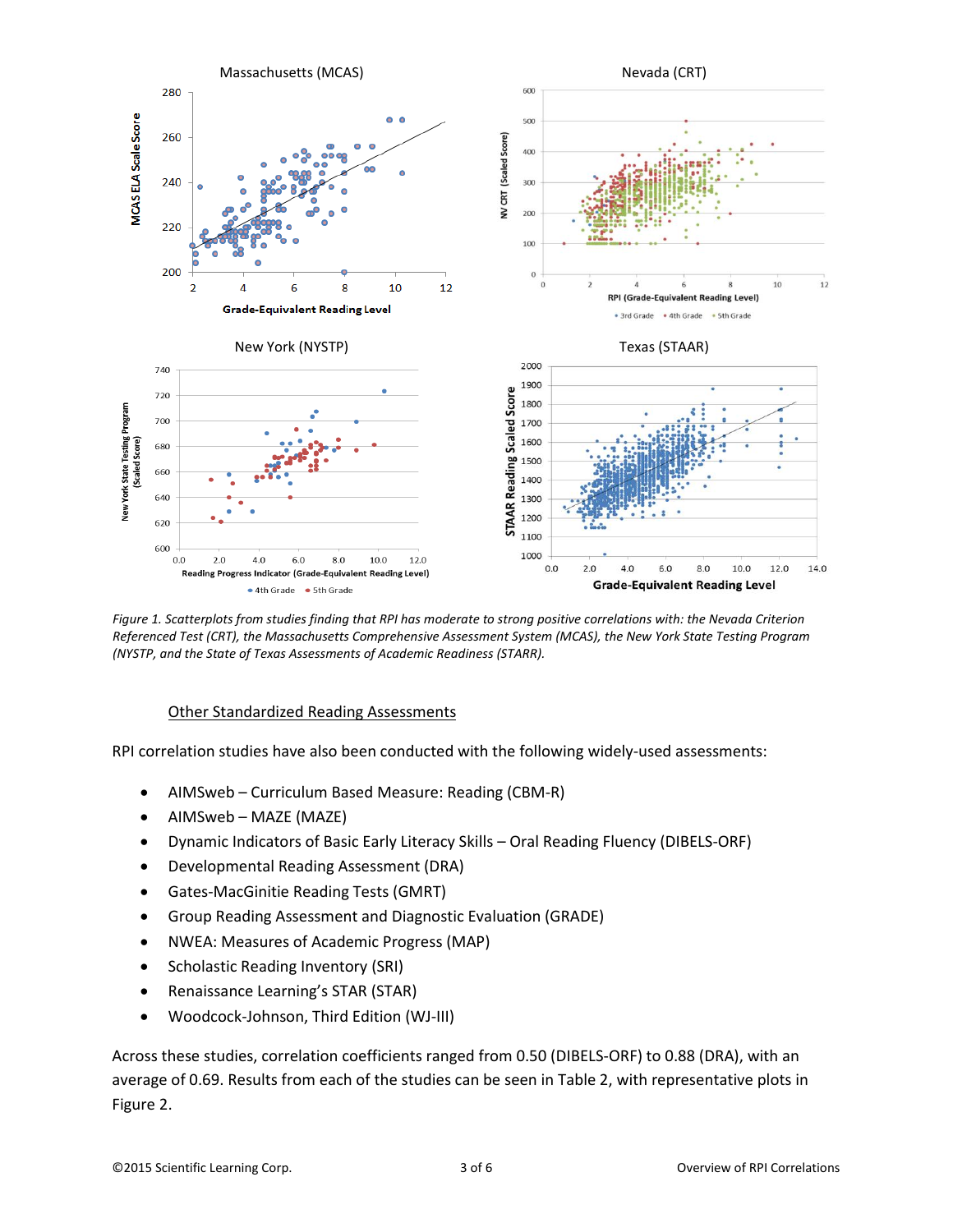| <b>Assessment</b> | <b>Students</b> | <b>Correlation Coefficient</b> | Significant |
|-------------------|-----------------|--------------------------------|-------------|
| AIMSweb CBM-R*    | 156             | 0.67                           | yes         |
| AIMSWeb MAZE*     | 156             | 0.65                           | yes         |
| DIBELS-ORF*       | 407             | 0.50                           | yes         |
| DRA*              | 154             | 0.88                           | yes         |
| <b>GMRT</b>       | 40              | 0.72                           | yes         |
| <b>GRADE</b>      | 193             | 0.64                           | yes         |
| <b>MAP</b>        | 1,446           | 0.73                           | yes         |
| SRI               | 474             | 0.79                           | yes         |
| <b>STAR</b>       | 72              | 0.71                           | yes         |
| WJ-III            | 58              | 0.60                           | yes         |
| Average           |                 | 0.69                           |             |

*Table 2. Across 10 studies with more than 3,000 participating students, RPI demonstrated statistically significant correlations to 10 widely-used reading assessments. The average correlation coefficient was 0.69 and all correlations were moderate to strong. \*Shown in Figure 2.*



*Figure 2. Scatterplots from studies finding that RPI has moderate to strong positive correlations with: the AIMSWeb CBM-Reading, the AIMSWeb MAZE, the Developmental Reading Assessment (DRA), and the DIBELS – Oral Reading Fluency (ORF).*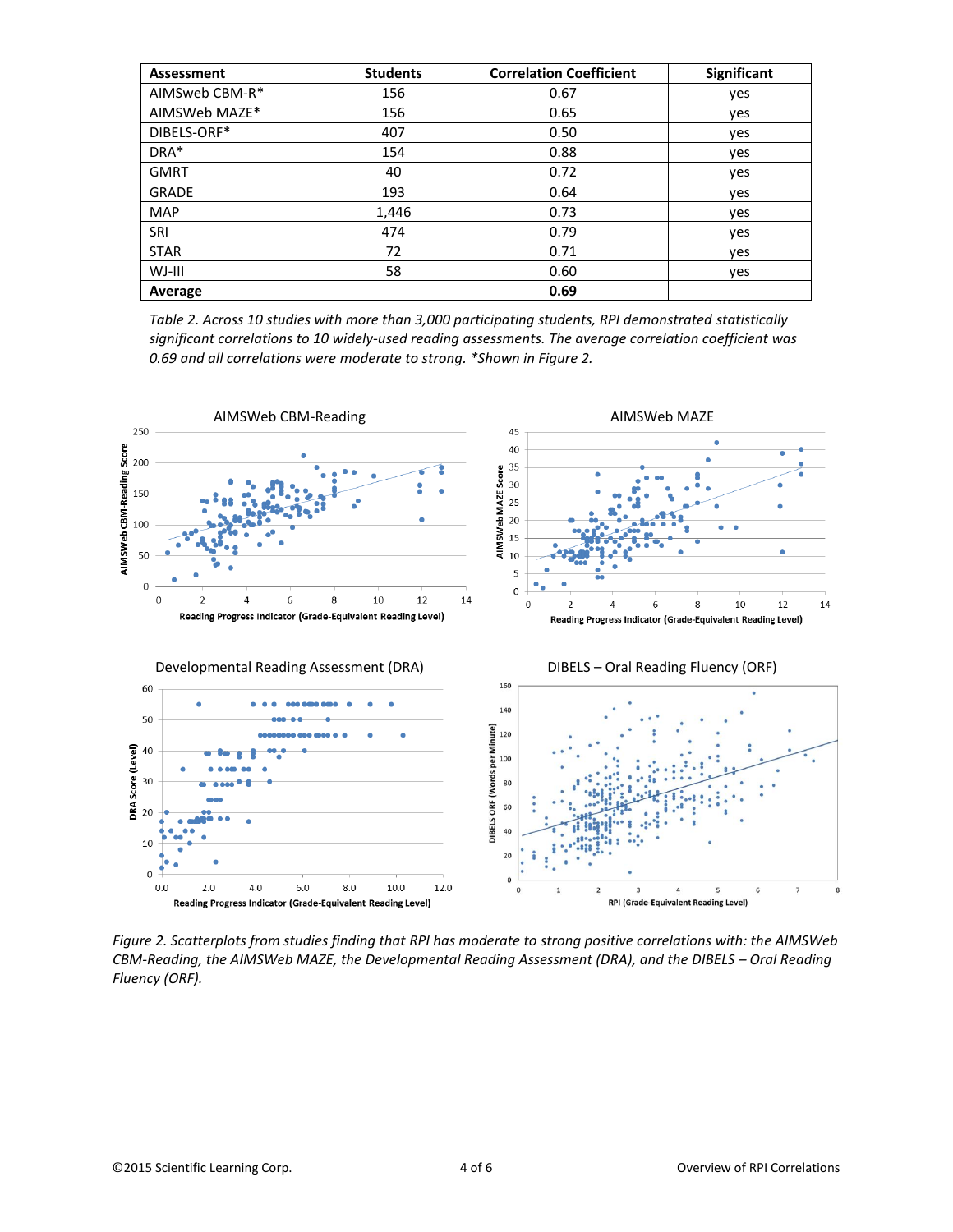## **References**

Bookette Software Company (2007). *Reading Progress Indicator: Technical Report*. Oakland, CA: Scientific Learning Corporation.

Scientific Learning Corporation (2010). Reading Progress Indicator predicts success on Arizona's Instrument to Measure Standards test. *Scientific Learning Research Briefings, 14*(14). [http://www.scilearn.com/sites/default/files/imported/alldocs/rsrch/sbr/30501rpiandaimscorredubr](http://www.scilearn.com/sites/default/files/imported/alldocs/rsrch/sbr/30501rpiandaimscorredubrief.pdf) [ief.pdf](http://www.scilearn.com/sites/default/files/imported/alldocs/rsrch/sbr/30501rpiandaimscorredubrief.pdf)

Scientific Learning Corporation (2012). Reading Progress Indicator predicts success on the FCAT 2.0. *Scientific Learning Research Briefings, 16(*7). <http://www.scilearn.com/sites/default/files/imported/alldocs/rsrch/sbr/30534fcat2-0rpi.pdf>

Scientific Learning Corporation (2012). Reading Progress Indicator scores predict success on the IREAD-3. *Scientific Learning Research Briefings, 16*(9). <http://www.scilearn.com/sites/default/files/imported/alldocs/rsrch/sbr/30537rpiiread.pdf>

Scientific Learning Corporation (2010). Reading Progress Indicator predicts success on Indiana's ISTEP English/Language Arts and Math Tests. *Scientific Learning Research Briefings, 14*(8). <http://www.scilearn.com/sites/default/files/imported/alldocs/rsrch/sbr/30497rpiistepedubrief.pdf>

Scientific Learning Corporation (2007). Reading Progress Indicator correlates positively with Iowa Tests of Basic Skills. *Scientific Learning Educator Briefings.* [http://www.scilearn.com/sites/default/files/imported/alldocs/rsrch/sbr/30332ffgerpi](http://www.scilearn.com/sites/default/files/imported/alldocs/rsrch/sbr/30332ffgerpi-itbsedubrief.pdf)[itbsedubrief.pdf](http://www.scilearn.com/sites/default/files/imported/alldocs/rsrch/sbr/30332ffgerpi-itbsedubrief.pdf)

Scientific Learning Corporation (2011). Reading Progress Indicator predicts success on the End-of-Grade Reading test. *Scientific Learning Research Briefings, 15*(2). <http://www.scilearn.com/sites/default/files/imported/alldocs/rsrch/sbr/30507rpieog.pdf>

Scientific Learning Corporation (2010). Reading Progress Indicator predicts success on the Ohio Achievement Assessments Reading Test. *Scientific Learning Research Briefings: 14*(9). <http://www.scilearn.com/sites/default/files/imported/alldocs/rsrch/sbr/30496rpioaaedubrief.pdf>

Scientific Learning Corporation (2010). Reading Progress Indicator correlates positively with the PSSA. *Scientific Learning Research Briefings, 14*(16). [http://www.scilearn.com/sites/default/files/imported/alldocs/rsrch/sbr/30502rpipssacorredubrief.](http://www.scilearn.com/sites/default/files/imported/alldocs/rsrch/sbr/30502rpipssacorredubrief.pdf) [pdf](http://www.scilearn.com/sites/default/files/imported/alldocs/rsrch/sbr/30502rpipssacorredubrief.pdf)

Scientific Learning Corporation (2012). Reading Progress Indicator predicts success on the Dakota State Test of Educational Progress (Dakota STEP). *Scientific Learning Research Briefings, 16*(6). [http://www.scilearn.com/sites/default/files/imported/alldocs/rsrch/sbr/30565rpidakotastepedubri](http://www.scilearn.com/sites/default/files/imported/alldocs/rsrch/sbr/30565rpidakotastepedubrief.pdf) [ef.pdf](http://www.scilearn.com/sites/default/files/imported/alldocs/rsrch/sbr/30565rpidakotastepedubrief.pdf)

Scientific Learning Corporation (2015). Reading Progress Indicator predicts success on Texas' STAAR. *Scientific Learning: Research Briefings, 19*(1). <http://www.scilearn.com/sites/default/files/imported/alldocs/rsrch/sbr/30573rpi-staaredubrief.pdf>